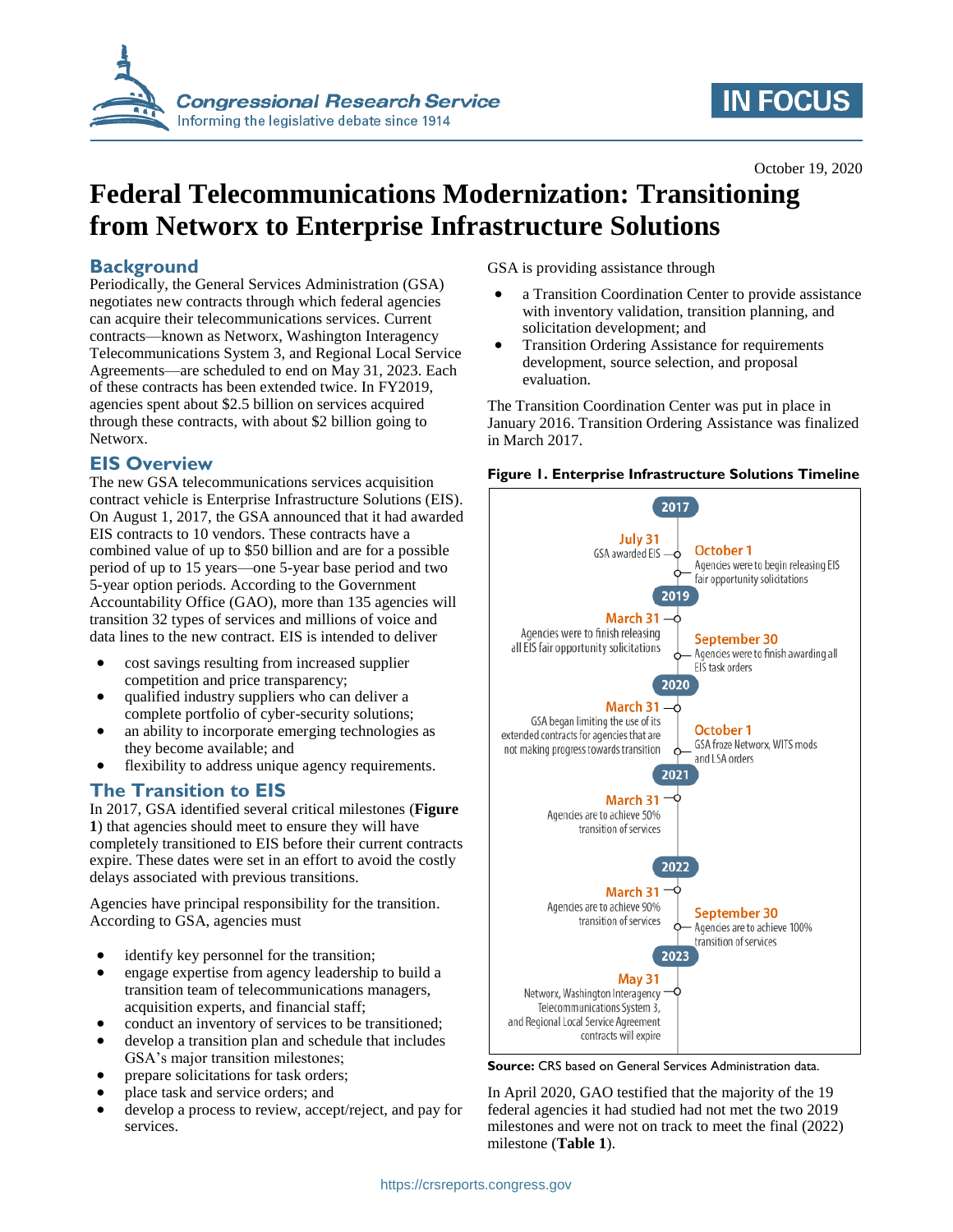#### <span id="page-1-0"></span>**Table 1. Status and Plans for Completing EIS Transition Activities by GSA Milestone Dates (as of April 2020)**

| <b>EIS</b><br>transition<br>activity | GSA's<br>milestone<br>date to<br>complete<br>activity | <b>Agencies</b><br>that<br>completed<br>or plan to<br>complete<br>activity by<br>milestone<br>date | <b>Agencies</b><br>that did not<br>or do not<br>plan to<br>complete<br>activity by<br>milestone<br>date |
|--------------------------------------|-------------------------------------------------------|----------------------------------------------------------------------------------------------------|---------------------------------------------------------------------------------------------------------|
| <b>Milestone I</b>                   | 3/31/2019                                             | 5                                                                                                  | 14                                                                                                      |
| <b>Milestone 2</b>                   | 9/30/2019                                             |                                                                                                    | 18                                                                                                      |
| <b>Milestone 3</b>                   | 9/30/2022                                             | 8                                                                                                  |                                                                                                         |

**Source:** Government Accountability Office analysis of data provided by agency officials. Telecommunications: Fully Implementing Established Transition Planning Practices Would Help Agencies Reduce Risk of Costly Delays, GAO-20-458T, March 4, 2020, https://www.gao.gov/products/GAO-20-458T.

**Note:** For milestone definitions, see **[Figure 1](#page-0-0)**.

## **Comparison to Previous Transitions**

GSA's establishment of early transition milestone dates was in response to the significant delays that occurred during the last two contract transitions. GAO found that those delays led to "hundreds of millions of dollars in increased costs and missed savings." Delays associated with the transition that began in 1998 resulted in an estimated \$74 million in missed savings. The transition to Networx, which began in 2007, took 33 months longer than planned, and the majority of agencies experienced transition delays. In 2013, GAO reported that these delays resulted in an increase of \$66.4 million in costs to GSA. The delays also resulted in an estimated \$329 million in lost savings because agencies continued to order services from the previous contract even after the same services were available through Networx, generally at lower rates. At the time, GAO attributed the delays to inadequate project planning.

### **Legislative Review of Transition**

In August 2020, the House Committee on Oversight and Reform's Subcommittee on Government Operations added EIS transition status to its "scorecard," which it publishes twice a year to assess compliance with the Federal Information Technology Acquisition Reform Act (FITARA). The subcommittee assessed, by percentage, the extent to which 24 agencies had moved off expiring contracts (**[Table 2](#page-1-1)**). The new EIS category was not used in agencies' final grade in August 2020, but it may be a factor in future scoring.

The highest reported EIS transition percentages, at or over 70%, were at the Nuclear Regulatory Commission, National Science Foundation, and Department of the Treasury. The lowest percentages, at or under 30% transitioned, were at the Department of State, Department of Defense, Department of Homeland Security, Department of Commerce, Small Business Administration, Office of Personnel Management, and National Aeronautics and Space Administration. Overall, 6 out of 24 agencies reported over 50% EIS adoption. The higher the percentage

achieved in this initial assessment, the better positioned an agency is expected to be to fully transition to EIS and achieve 100% transition by the September 30, 2022, milestone date.

#### <span id="page-1-1"></span>**Table 2. Percent Transition to Enterprise Infrastructure Solutions by Agency (as of April 2020)**

| Agency                              | ℅  | Agency                                                     | ℅  |
|-------------------------------------|----|------------------------------------------------------------|----|
| Agriculture                         | 44 | Transportation                                             | 34 |
| Commerce                            | 23 | <b>Treasury</b>                                            | 70 |
| <b>Defense</b>                      | 28 | Veterans Affairs                                           | 50 |
| Education                           | 38 | Environmental<br>Protection Agency                         | 34 |
| Energy                              | 36 | <b>General Services</b><br>Administration                  | 34 |
| Health and Human<br><b>Services</b> | 49 | <b>National Aeronautics</b><br>and Space<br>Administration | 20 |
| <b>Homeland Security</b>            | 26 | <b>National Science</b><br><b>Foundation</b>               | 76 |
| Housing and Urban<br>Development    | 38 | <b>Nuclear Regulatory</b><br>Commission                    | 86 |
| Interior                            | 33 | Office of Personnel<br>Management                          | 21 |
| <b>Justice</b>                      | 55 | <b>Small Business</b><br>Administration                    | 23 |
| Labor                               | 54 | Social Security<br>Administration                          | 37 |
| <b>State</b>                        | 30 | 44<br>Agency for<br>International<br>Development           |    |

**Source:** FITARA 10.0 Scorecard, https://oversight.house.gov/sites/ democrats.oversight.house.gov/files/Scorecard%2010%20- %20USAID%20corrected.pdf.

**Note:** Percentages at or above 70% are shown in green; percentages at or below 30% are shown in red.

## **Additional Legislative Activity: 116th Congress**

The House Committee on Oversight and Reform's Subcommittee on Government Operations held a hearing, "Making IT a Priority for the Federal Government," on March 4, 2020. The hearing examined several initiatives of GSA's Federal Acquisition Service. The service operates several programs to help agencies modernize their existing information technology infrastructure and adopt new technologies. EIS was one of the three topics for the hearing. No legislation has been introduced in the 116<sup>th</sup> Congress that would directly impact current telecommunications modernization efforts.

**Patricia Moloney Figliola**, Specialist in Internet and Telecommunications Policy